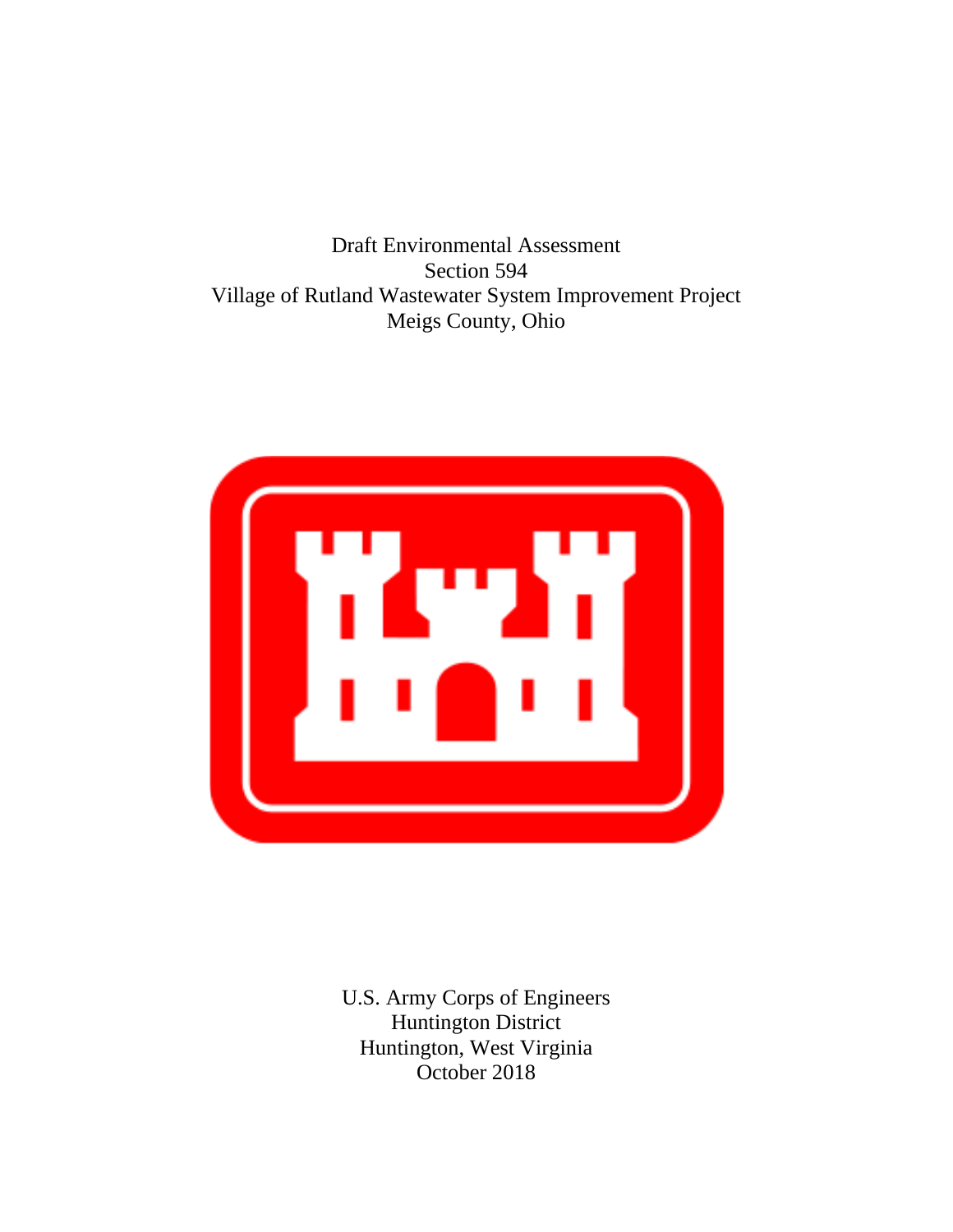

# **Environmental Assessment Section 594 Village of Rutland Wastewater System Improvement Project Meigs County, Ohio Executive Summary**

The Meigs County Commissioners are proposing to design and construct a wastewater collection system improvements project within the Village of Rutland, Ohio. The existing wastewater collection system was installed in 1990 and includes a low pressure collection system with individual grinder pumps at each household and business. The collection system suffers from significant inflow and infiltration problems during wet weather events. The proposed project would include improvements to the existing Wastewater Treatment Plant, replacement of all grinder stations with new septic tanks and effluent pumps, and continue to use the existing low pressure sewer system to convey wastewater to the existing plant. The need for the wastewater system improvements in the proposed area is to reduce inflow and infiltration problems during wet weather events.

The Proposed Action Alternative would entail converting the existing grinder pump collection system to a Septic Tank Effluent Pumping (STEP) collection system by removing individual grinder pump units and replacing them with new septic tanks and effluent pumps. The Village of Rutland will continue to use the existing low pressure sewer system for conveyance of wastewater to the treatment plant. The project also includes various improvements and equipment replacement at the plant in order to improve treatment quality and efficiency. Additionally, approximately 130 linear feet of streambank adjacent to the treatment plant, affected by flood flow erosion, is in immediate need of protection and stabilization. This reach of streambank would be armored with stone protection.

The proposed project is a partnership agreement between the Meigs County Commissioners and the U.S. Army Corps of Engineers (Corps) established under the authority of Section 594 of the Water Resources Development Act of 1999 (Public Law 106-109), as amended, which provides authority for the Corps to establish a program to provide environmental assistance to Non-Federal entities in Ohio. This law provides design and construction assistance for water related environmental infrastructure projects to Non-Federal interests in Ohio. Funding, as established under Section 594, shall be shared 75% Federal and 25% Non-Federal (State and Local). This Environmental Assessment is prepared pursuant to the National Environmental Policy Act, Council on Environmental Quality Regulations (40 CFR 1500-1508), and Corps implementing regulation, ER 200-2-2.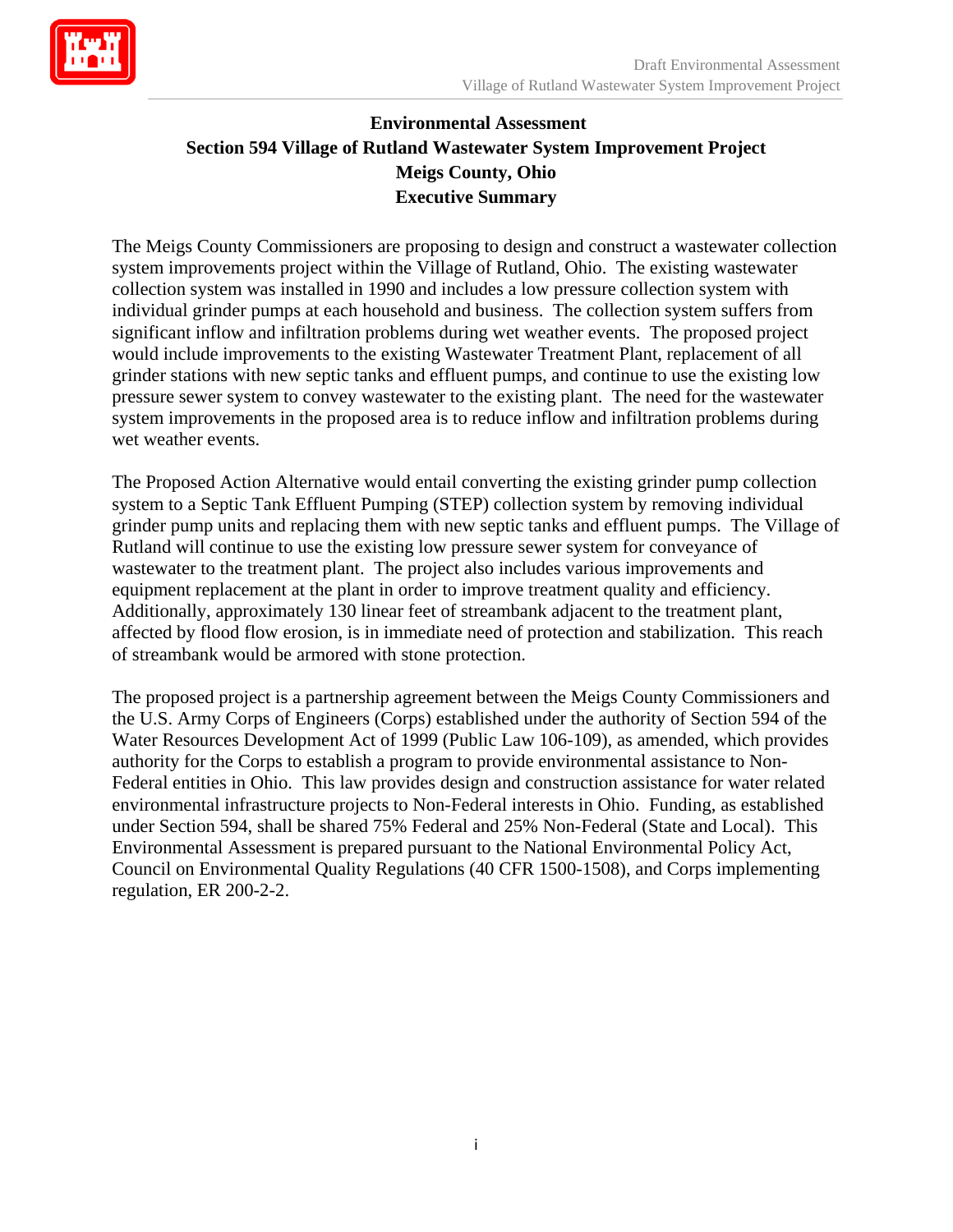

#### SECTION 594 VILLAGE OF RUTLAND WASTEWATER SYSTEM IMPROVEMENT PROJECT MEIGS COUNTY, OHIO TABLE OF CONTENTS

| <b>1.0</b> | <b>Project Description</b>                    |                                                  |                |
|------------|-----------------------------------------------|--------------------------------------------------|----------------|
|            | 1.1                                           | Project Background                               | $\mathbf{1}$   |
|            | 1.2                                           | Purpose, Need, and Authorization                 | $\mathbf{1}$   |
| 2.0        | <b>Proposed Actions and Alternatives</b>      | $\overline{2}$                                   |                |
|            | 2.1                                           | Proposed Action                                  | $\overline{2}$ |
|            | 2.2                                           | No Action Alternative                            | $\overline{2}$ |
| 3.0        | <b>Environmental Setting and Consequences</b> | $\overline{2}$                                   |                |
|            | 3.1                                           | Location                                         | $\overline{2}$ |
|            | 3.2                                           | Land Use                                         | 5              |
|            | 3.3                                           | Climate                                          | 5              |
|            | 3.4                                           | <b>Terrestrial Habitat</b>                       | 5              |
|            | 3.5                                           | Floodplains                                      | 6              |
|            | 3.6                                           | Prime and Unique Farmland                        | 6              |
|            | 3.7                                           | <b>Aquatic Habitat/Water Quality</b>             | 7              |
|            | 3.8                                           | Wetlands                                         | 7              |
|            | 3.9                                           | <b>Wild and Scenic Rivers</b>                    | 7              |
|            | 3.10                                          | Hazardous, Toxic, and Radioactive Wastes         | 7              |
|            | 3.11                                          | <b>Cultural Resources</b>                        | 8              |
|            | 3.12                                          | Threatened and Endangered Species                | 8              |
|            | 3.13                                          | Air Quality                                      | 9              |
|            | 3.14                                          | Noise                                            | 9              |
|            | 3.15                                          | Environmental Justice and Protection of Children | 10             |
|            | 3.16                                          | Aesthetics                                       | 11             |
|            | 3.17                                          | <b>Transportation and Traffic</b>                | 11             |
|            | 3.18                                          | <b>Health and Safety</b>                         | 11             |
|            | 3.19                                          | <b>Cumulative Effects</b>                        | 12             |
| 4.0        |                                               | <b>Status of Environmental Compliance</b>        | 13             |
| 5.0        | <b>Required Coordination</b>                  |                                                  |                |
|            | 5.1                                           | <b>Agencies Contacted</b>                        | 14             |
|            | 5.2                                           | <b>Public Review and Comments</b>                | 14             |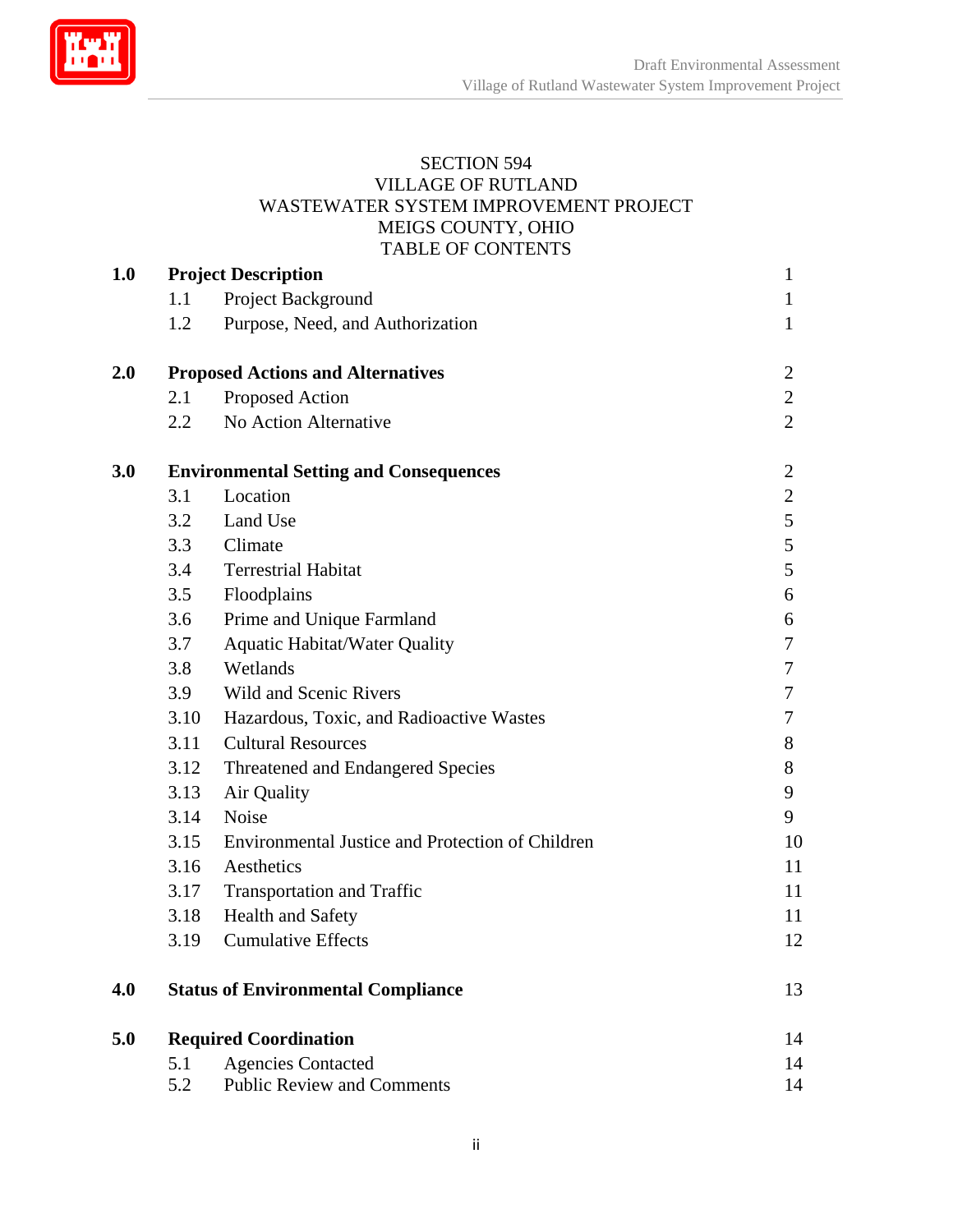

# **6.0 Conclusion** 14

# List of Tables

| Table 1<br>Table 2 | Permissible Non-Department of Defense Noise Exposures<br><b>Status of Environmental Compliance</b><br>List of Tables | 9<br>13 |
|--------------------|----------------------------------------------------------------------------------------------------------------------|---------|
| Table 1            | Permissible Non-Department of Defense Noise Exposures                                                                | 10      |
| Table 2            | <b>Status of Environmental Compliance</b>                                                                            |         |
|                    | List of Appendices                                                                                                   |         |

- Appendix A Exhibits
- Appendix B Agency Coordination
- Appendix C Mailing List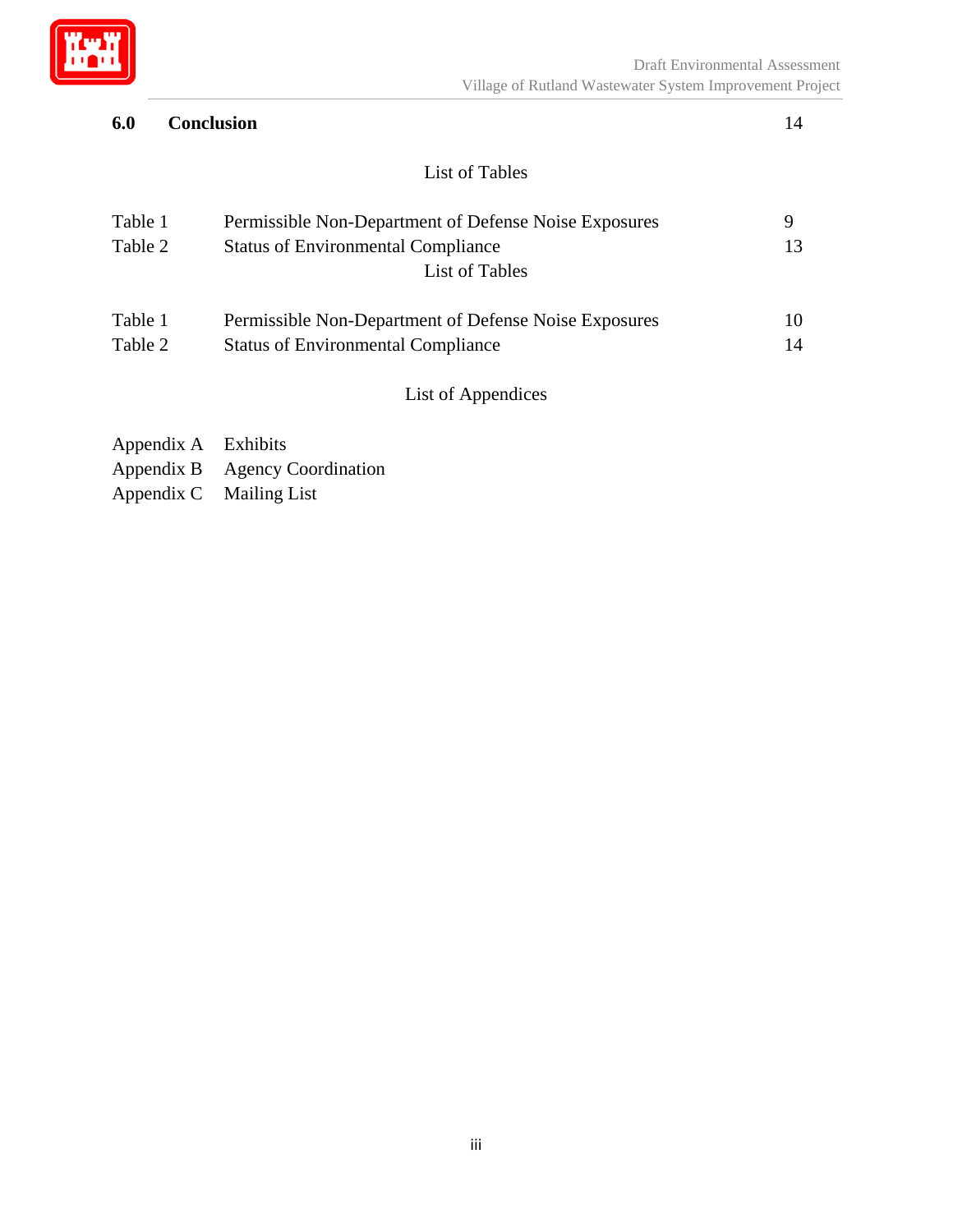

*The brief and concise nature of this document is consistent with the 40 CFR requirements of the National Environmental Policy Act (NEPA) to reduce paperwork and delay by eliminating duplication with existing environmental documentation, incorporating pertinent material by reference, and by emphasizing interagency cooperation. The majority of data collection and analysis in this document was performed by Ohio Rural Community Assistance Program in conjunction with the U.S. Army Corps of Engineers (Corps).*

# **1.0 PROJECT DESCRIPTION**

# **1.1 Project Background**

This Environmental Assessment (EA) examines the potential environmental impacts of the wastewater collection system improvement project as proposed by the Meigs County Commissioners. The purpose of the EA is to analyze the potential environmental impacts of the proposed project and to determine whether to prepare an Environmental Impact Statement (EIS) or a Finding of No Significant Impact (FONSI).

# **1.2 Purpose, Need, and Authorization**

The purpose of the proposed project is to provide replacement of the existing grinder pump collection system. The existing wastewater collection system was installed in 1990 and includes a low pressure collection system with individual grinder pumps at each household and business. The collection system suffers from significant inflow and infiltration problems during wet weather events. The proposed project would include improvements to the existing Wastewater Treatment Plant (WWTP), replacement of all grinder stations with new septic tanks and effluent pumps, and continue to use the existing low pressure sewer system to convey wastewater to the existing plant. The need for wastewater improvements in the proposed area is to reduce inflow and infiltration problems and assist with bringing the Village of Rutland (Village) into compliance as the Village is currently running the WWTP on an expired National Pollutant Discharge Elimination System (NPDES) permit.

The proposed project is a partnership agreement between the Meigs County Commissioners and the Corps established under the authority of Section 594 of the Water Resources Development Act (WRDA) of 1999 (Public Law 106-109), as amended, which provides authority for the Corps to establish a program to provide environmental assistance to Non-Federal entities in Ohio. This law provides design and construction assistance for water related environmental infrastructure projects to Non-Federal interests in Ohio, including projects for wastewater treatment and related facilities, water supply, water storage, water treatment, water distribution facilities, and surface water resource protection and development.

This EA is prepared pursuant to NEPA, Council on Environmental Quality (CEQ) Regulations (40 CFR 1500-1508), and Corps implementing regulation, ER 200-2-2.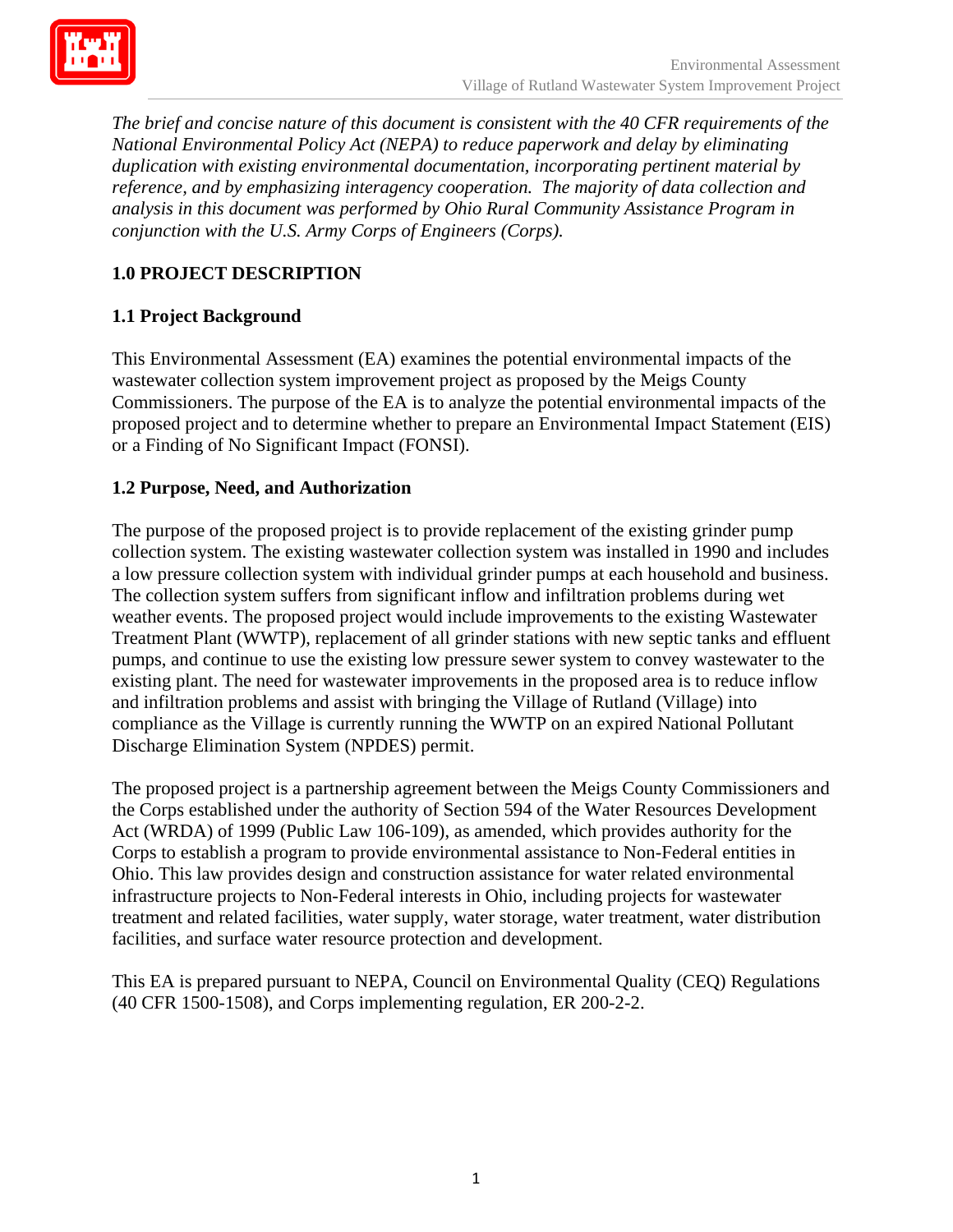

# **2.0 ALTERNATIVES DISMISSED FROM FURTHER CONSIDERATION**

## **2.1 Gravity Sewer System**

This alternative considered replacing the existing grinder pump collection system with a conventional gravity sewer system. In a conventional gravity sewer system, wastewater flows by gravity except where a pumping station may be required. This system, which eliminates septic tanks and is devoid of moving parts, is generally the most reliable and economical means of conveying wastewater. There is potential for more environmental impacts during the construction as a result of deeper and wider trenches. This alternative was dismissed from further consideration due to greater costs and environmental impacts than the proposed action.

### **2.2 Rehabilitate the Existing Collection System**

This alternative considered replacing all of the internal components at all stations with new equipment including pumps, rails, piping, valves, etc. The electrical system would be replaced and the entire collection system would need flushed out. Structural repairs would need to be made to several stations. This alternative was dismissed from further consideration as a result of high construction costs and the anticipated high level of maintenance and problems that would remain within the system.

### **3.0 PROPOSED ACTION AND ALTERNATIVES**

### **3.1 Proposed Action Alternative (PAA)**

The PAA would entail converting the existing grinder pump collection system to a Septic Tank Effluent Pumping (STEP) collection system by removing individual grinder pump units and replacing them with a new septic tanks and effluent pumps. The Village will continue to use the existing low pressure sewer system for conveyance of wastewater to the treatment plant. The project also includes various improvements and equipment replacements at the plant in order to improve treatment quality and efficiency. Additionally, approximately 130 linear feet of streambank adjacent to the treatment plant, affected by flood flow erosion, is in immediate need of protection and stabilization. This reach of streambank would be armored with stone protection. This alternative was chosen as a result of cost effectiveness and the lesser environmental impacts than the alternatives dismissed from further consideration.

### **3.2 No Action Alternative (NAA)**

Under the NAA, the Corps would not provide funding for the project. Additionally, the Meigs County Commissioners would not improve the wastewater system within the Village. Without this proposed project, further deterioration of the wastewater system would likely continue and result in excessive inflow and infiltration problems and treatment concerns during wet weather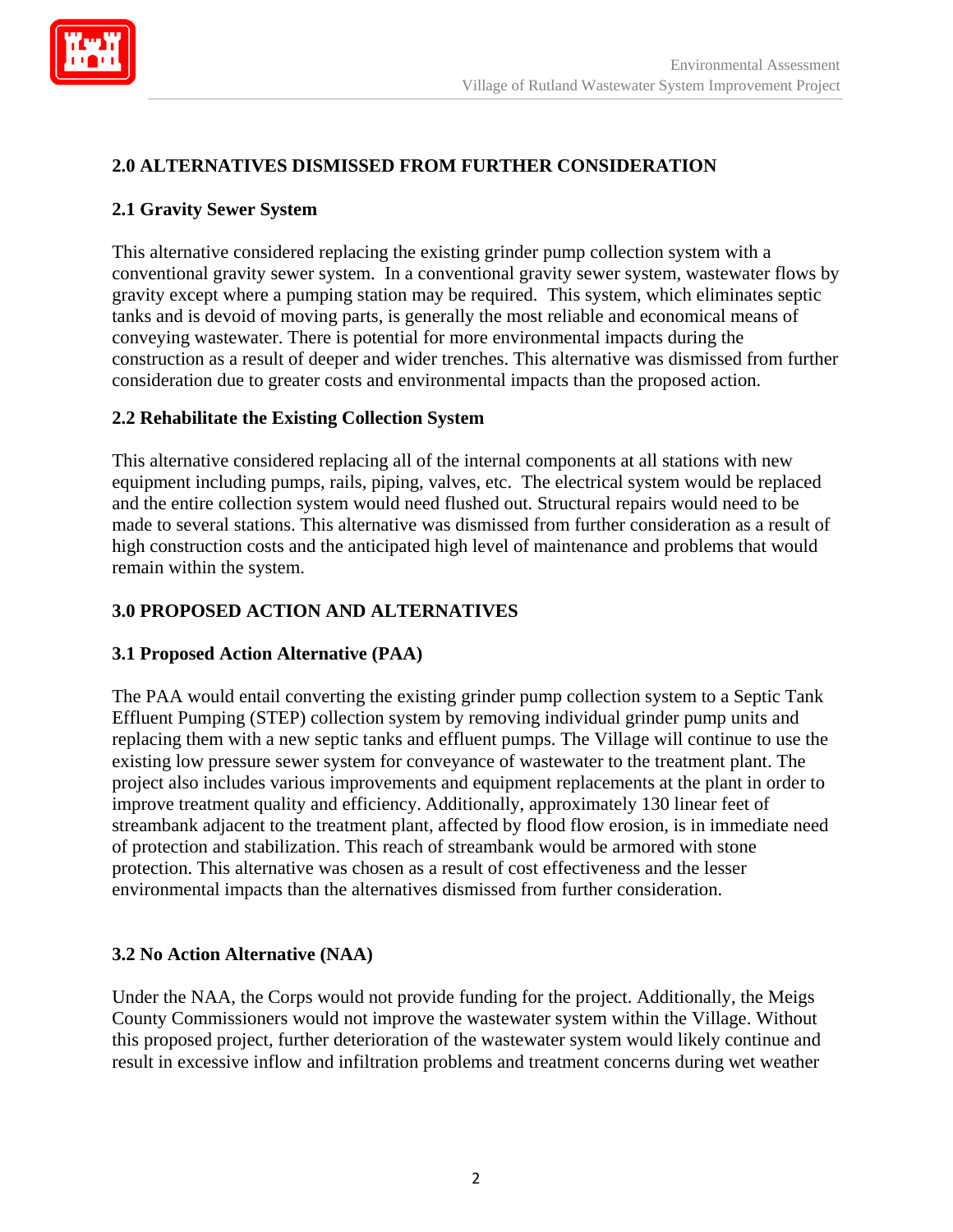

events. This alternative was considered unacceptable due to health and safety hazards for the community in the proposed project area.

# **3.0 ENVIRONMENTAL SETTING AND CONSEQUENCES**

## **3.1 Location**

The affected area is located within the Village of Rutland in Meigs County, Ohio. Figure 1 below shows the overall project location. The red line indicates the boundary of grinder pump replacements within the Village's boundary and the green line indicates improvements to the WWTP.



**Figure 1: Project Location**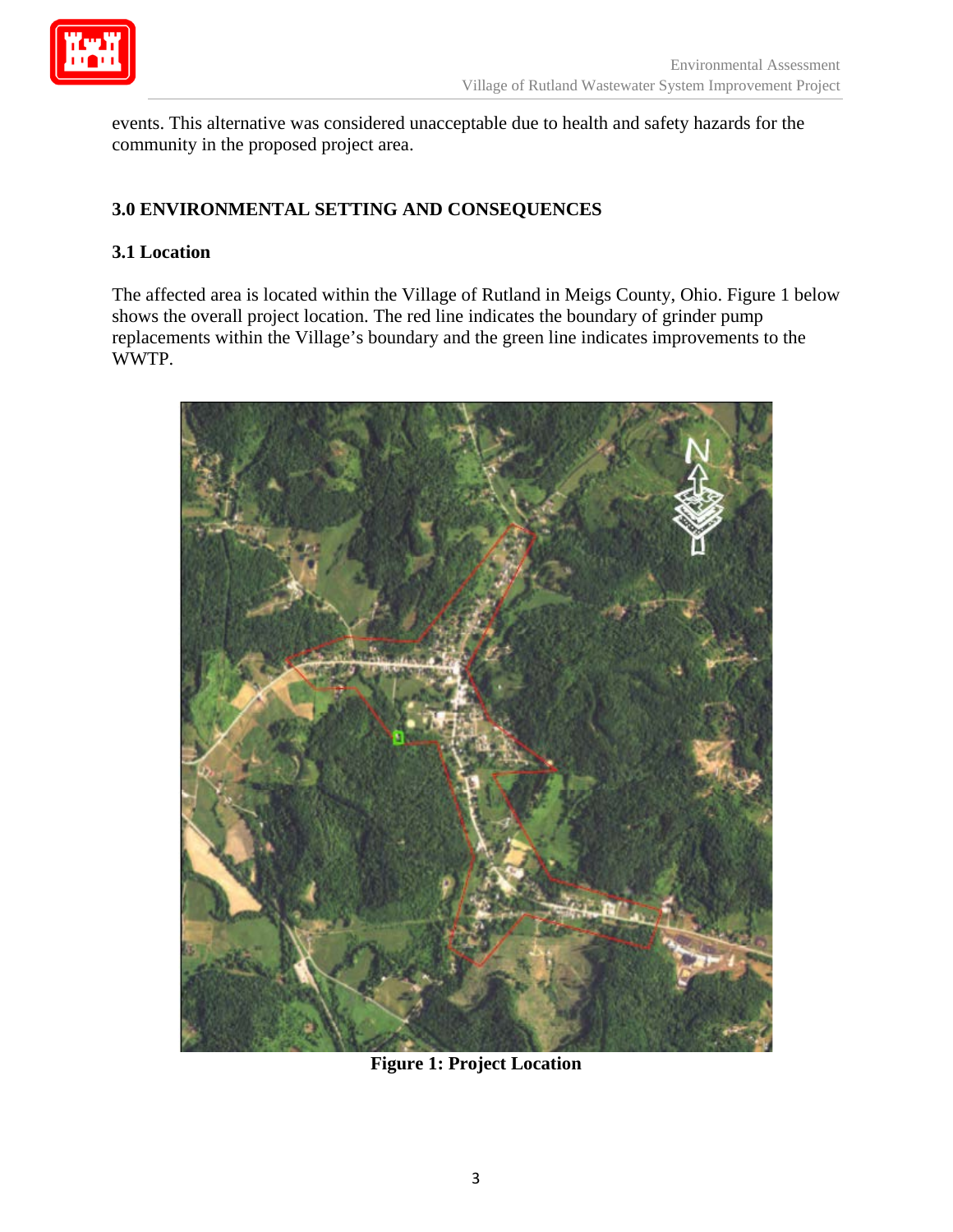

# **3.2 Land Use**

Land use in the vicinity of the PAA is primarily residential, commercial, and open space. Land use surrounding the Village is primarily agricultural, forested, and open space. Significant development is not anticipated as a result of this project. Construction of the project elements is confined to the replacement of existing grinder pump stations with new STEP system within previously disturbed areas as well as improvements to the existing WWTP and adjacent streambank. These improvements will take place within the Village's corporate boundaries, which is already committed to urban development. The proposed improvements will rehabilitate the existing system and would not require any change in land use in the Village.

There would be no impacts to land use as a result of either the PAA or NAA.

## **3.3 Climate**

The Leading Creek Watershed's continental climate makes it susceptible to highly variable weather throughout the year. There are no abrupt changes in topography such as significant mountain ranges to cause great differences in climate. The watershed's climate is greatly influenced by oceanic and atmospheric interactions. The watershed experiences seasonal weather patterns throughout the year, with climatic conditions typical of summer, fall, winter, and spring seasons for the Mid-Atlantic Region of the United States. Summers are usually characterized by warm to hot weather with periods of high humidity. Winters within the watershed are typically mild to moderate for cold temperatures and experience snowfall. Fall is typically the driest season, while spring is usually the wettest season within the watershed.

On average, the winter temperature in Meigs County is approximately 32 degrees Fahrenheit while the average summer temperature is 71 degrees Fahrenheit. The county receives 102 centimeters (40 inches) of precipitation annually. About 57 percent of the yearly rainfall occurs between April and September.

The PAA would not involve any activity that would affect the environment in regard to climate change. This region is not projected to experience severe drought conditions and is instead expected to experience more precipitation in the future as larger and more intense rainfalls become more frequent. As a result, the PAA would not likely be influenced by or influence future climate change. For the same reasons, there are also no impacts expected with respect to climate as a result of the NAA.

### **3.4 Terrestrial Habitat**

The PAA would be constructed primarily on previously disturbed areas, including the existing WWTP; therefore, potential impacts to vegetation would be minimal and temporary. No tree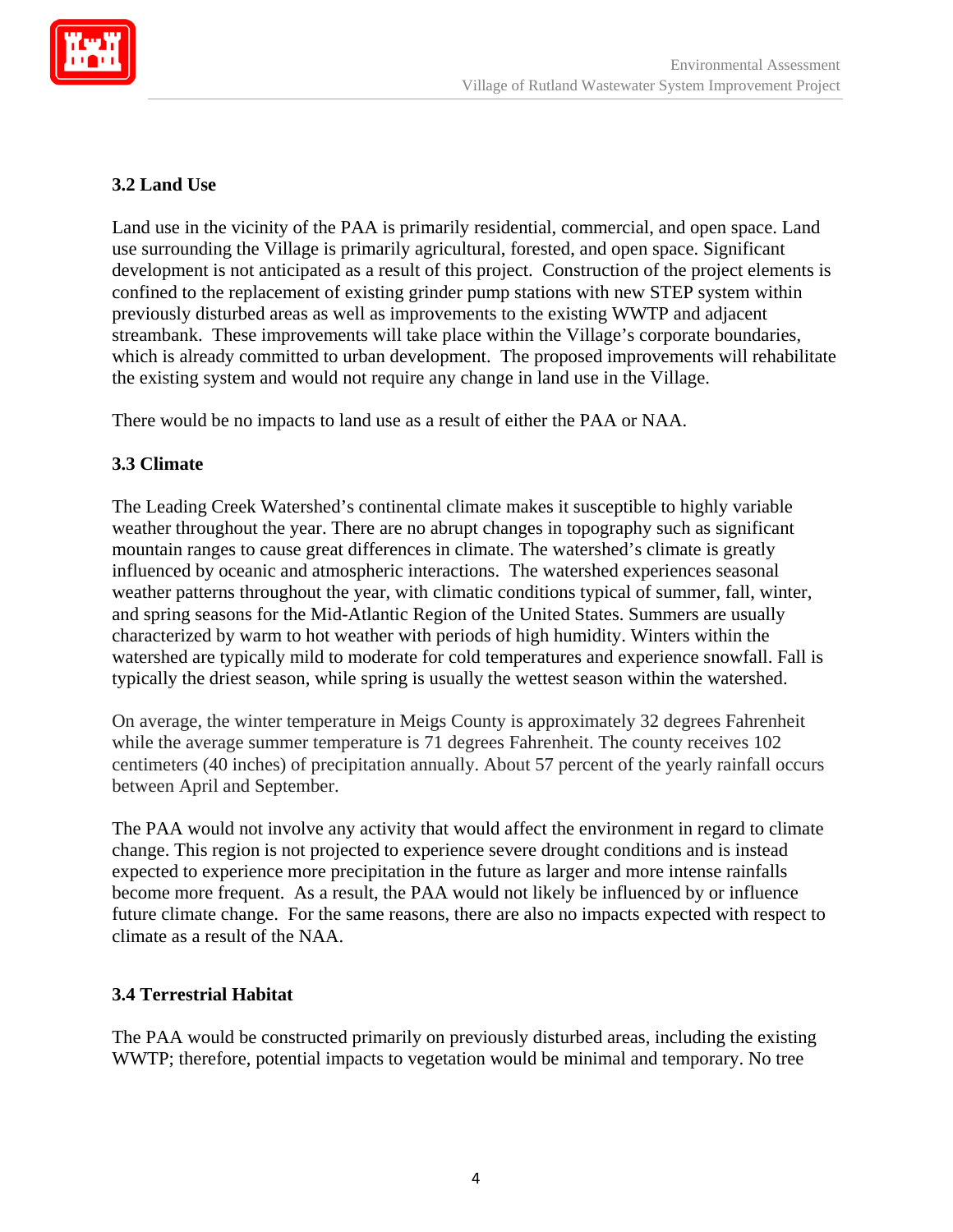

clearing is anticipated for the proposed project as the area has been previously disturbed due to prior installation of grinder pump units and remained cleared as part of the right of way requirements. Areas would be returned to pre-construction conditions upon completion of construction activities. Only short-term temporary impacts during construction are anticipated to occur. Therefore, no significant long-term impacts to terrestrial habitat are anticipated as part of the PAA.

As the selection of the NAA would entail no changes to the project area, there are no impacts to terrestrial habitat anticipated as part of the NAA.

# **3.5 Floodplains**

Executive Order 11988 requires Federal agencies to consider the potential effects of their proposed actions to floodplains. In order to determine the PAA's potential floodplain impact, the Federal Emergency Management Agency (FEMA) Flood Insurance Rate Maps (FIRM) were reviewed and portions of the proposed project are located within the base floodplain or the area that has a 1-percent chance or greater of having a flood in any given year and in the regulatory floodway of Little Leading Creek [\(https://www.fema.gov/floodplain-management/flood-zones\)](https://www.fema.gov/floodplain-management/flood-zones). A local floodplain development permit would be required for this project. Installation of the septic tanks is not expected to obstruct flood flows or usurp flood storage capacity as the tanks would be buried and the land would be returned to its pre-construction contours. Improvements to the WWTP would require equipment replacement and/or upgrades within the existing boundary of the plant and streambank stabilization adjacent to the plant's outfall. The WWTP is located outside of the floodplain. However, the proposed streambank stabilization area is located in the Special Flood Hazard Area with portions touching the floodway. As the failing streambank is located in a floodplain and the proposed action is an emergency streambank protection project, there is no practicable alternative to taking action in the floodplain. Therefore, the PAA meets the intent of EO 11988 and will not cause a negative impact to the regulatory floodway. There would be no new above ground structures associated with the proposed project. Therefore, no significant impacts to floodplains are anticipated to occur from the PAA

Under the NAA, continued bank erosion would continue and floodway storage would increase with time.

# **3.6 Prime and Unique Farmland**

The Farmland Protection Policy Act (FPPA) requires Federal agencies to minimize the conversion of prime and unique farmland to non-agricultural uses. The majority of the project is within previously disturbed areas. These improvements will take place within the Village's corporate boundaries, which is already committed to urban development. The Corps' Huntington District has determined that due to the majority of the area being pre-disturbed, the FPPA would not apply to this proposed project and no impacts on prime or unique, statewide, or locally important farmland is expected to occur. Coordination with Natural Resources Conservation Service (NRCS) is on-going and will be completed prior to issuance of a FONSI.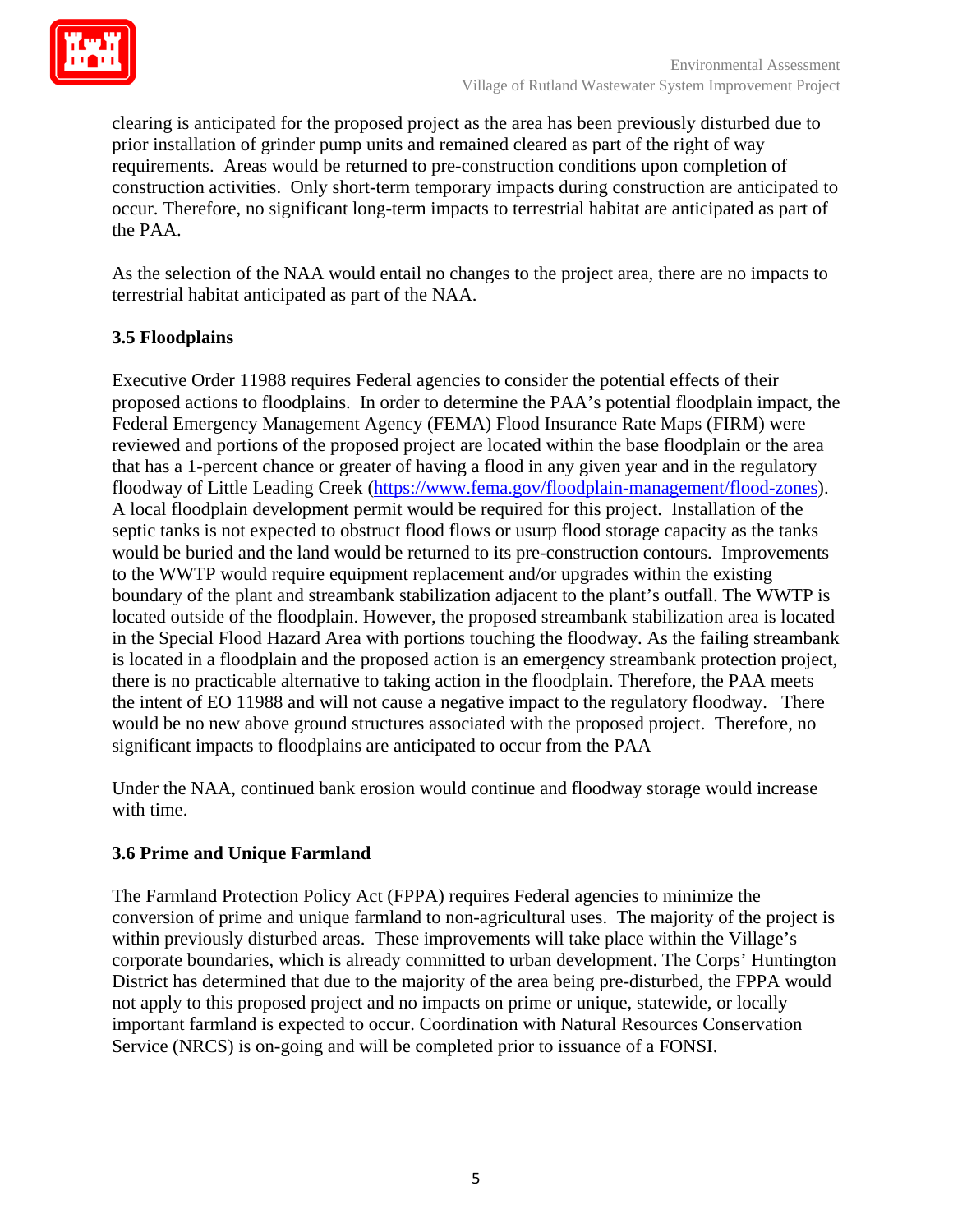

There are no impacts to Prime and Unique Farmland anticipated as part of the NAA.

## **3.7 Aquatic Habitat/Water Quality**

The Village is located within the Leading Creek Watershed, part of the Upper Ohio-Shade Watershed which flows and drains into the Ohio River near Middleport, Ohio. The major sources of impairment within the Leading Creek Watershed is pH levels, habitat alternations, pathogens, salinity, total dissolved solids, chlorides, and siltation. The Leading Creek Watershed Total Maximum Daily Load (TMDL) report was approved by U.S. Environmental Protection Agency (USEPA) on January 9, 2008. TMDL reports identify and evaluate water quality problems in impaired water bodies and propose solutions to bring those waters into attainment with water quality standards. TMDLs for Little Leading Creek were calculated for three water quality parameters: total dissolved solids, total suspended solids, and chlorides. Data limitations prevented the development of TMDLs for additional water quality impairments.

Surface water in the project area includes Little Leading Creek and its tributaries. Little Leading Creek is designated as warm water habitat, agricultural and industrial water supply, and primary contact recreation. The quality of this surface water has been negatively affected by the discharge of improperly treated sewage from the Village's WWTP during wet weather events. Currently, the Village is operating under a National Pollutant Discharge Elimination System (NPDES) permit that expired on January 31, 2015.

Implementation of the PAA would not result in any new discharge of pollutants. The PAA would require work to take place on the banks of the Little Leading Creek adjacent to the WWTP. The proposed work on the stream bank consists of approximately 130 linear feet of riprap to stabilize the streambank. Construction activities associated with this activity appear to meet the conditions under Nationwide Permit #13 Streambank Stabilization. Prior to construction, coordination with the Corps' Huntington Regulatory Branch shall be completed and all necessary Water Quality Certifications shall be obtained.

Impacts to the aquatic habitat will be minimized as there would be no creek crossings and inwater work associated with this project would only occur along the streambank at the WWTP. A NPDES permit would be required due to the size of construction area. Indirect impacts associated with run-off and erosion due to installation of new septic tanks may temporarily impact water quality in the area surface waters. These impacts would be minor due to the short duration and through utilization of Best Management Practices (BMPs) throughout the project to prevent runoff from the project into adjacent surface waters. Based on the above, implementation of the PAA would not result in significant adverse short or long-term environmental impacts to aquatic habitat and water quality. In the long-term, implementation of the PAA is expected to have a positive impact on the aquatic habitat and water quality within the project area. Implementation of the PAA would ensure the removal of untreated sewage into the Little Leading Creek and its tributaries during storm events.

Under the NAA, aquatic impacts would continue in nearby streams and surface water runoff would continue to negatively impact water quality in the project area.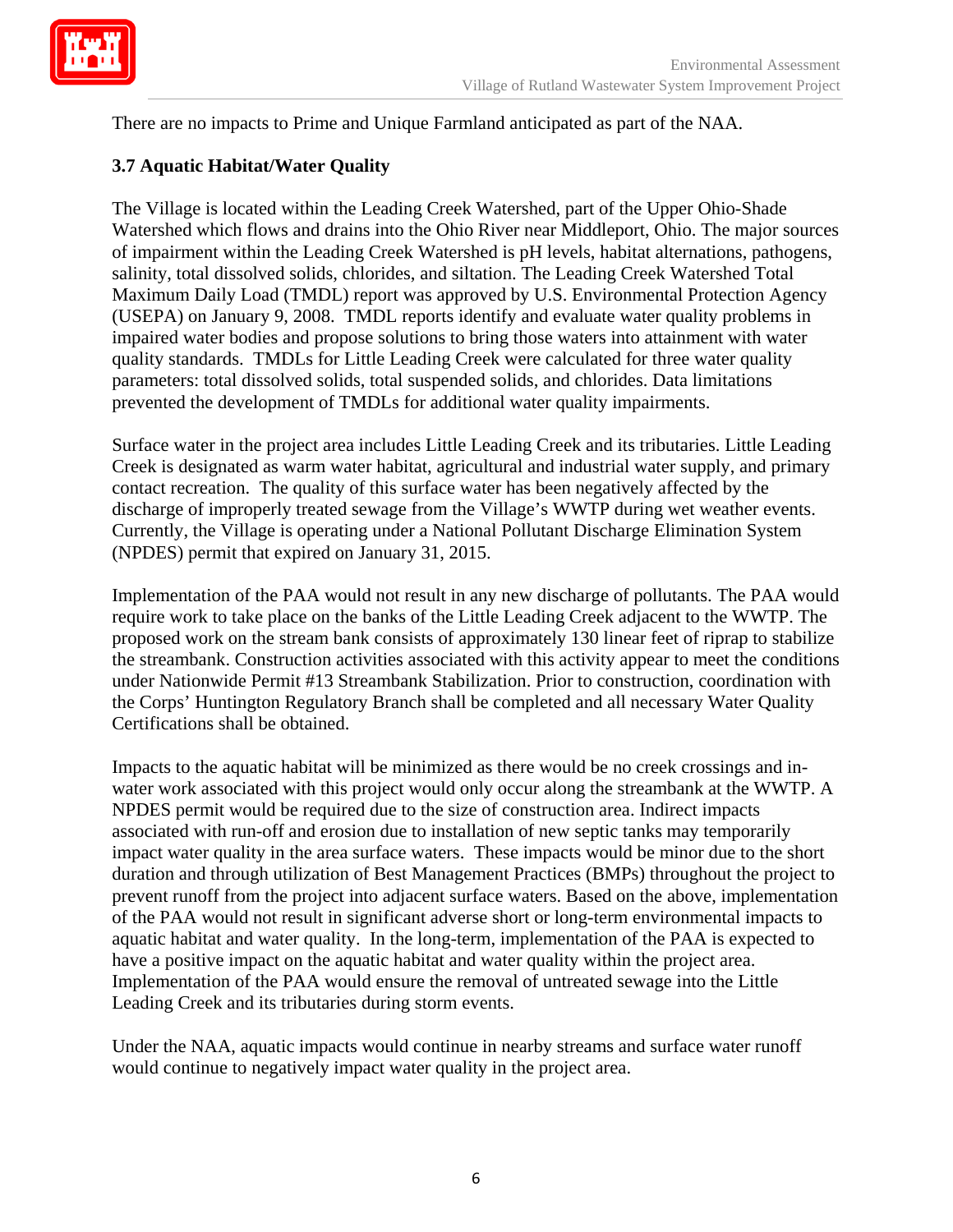

.

# **3.8 Wetlands**

National Wetland Inventory Maps (NWI) were reviewed for the proposed project area and identified approximately 30 acres of wetland within the Village's corporate boundary. A site reconnaissance was conducted to determine validity of NWI maps by comparing each identified wetland to current plans and specifications for the proposed project. After reviewing each area, it was determined that there will be no impact to any of the identified wetlands as either no work was being performed in the area, wetlands are located outside of the project limit, or no excavation would take place within the wetland area. Additionally, it was noted that there are two homes (the northern-most wetland and the southern-most wetland within the roughly identified corporation limits) that appear very close to the wetland boundaries as drawn on the map. In both of these cases, the existing tanks are in lawn areas within 6 feet of the structure's foundation and not within the potential wetland areas. Figure 2 shows NWI maps with notations following the site reconnaissance. Therefore, no impacts to wetlands are anticipated as part of the PAA.



Figure 2: Wetland Location and Project Information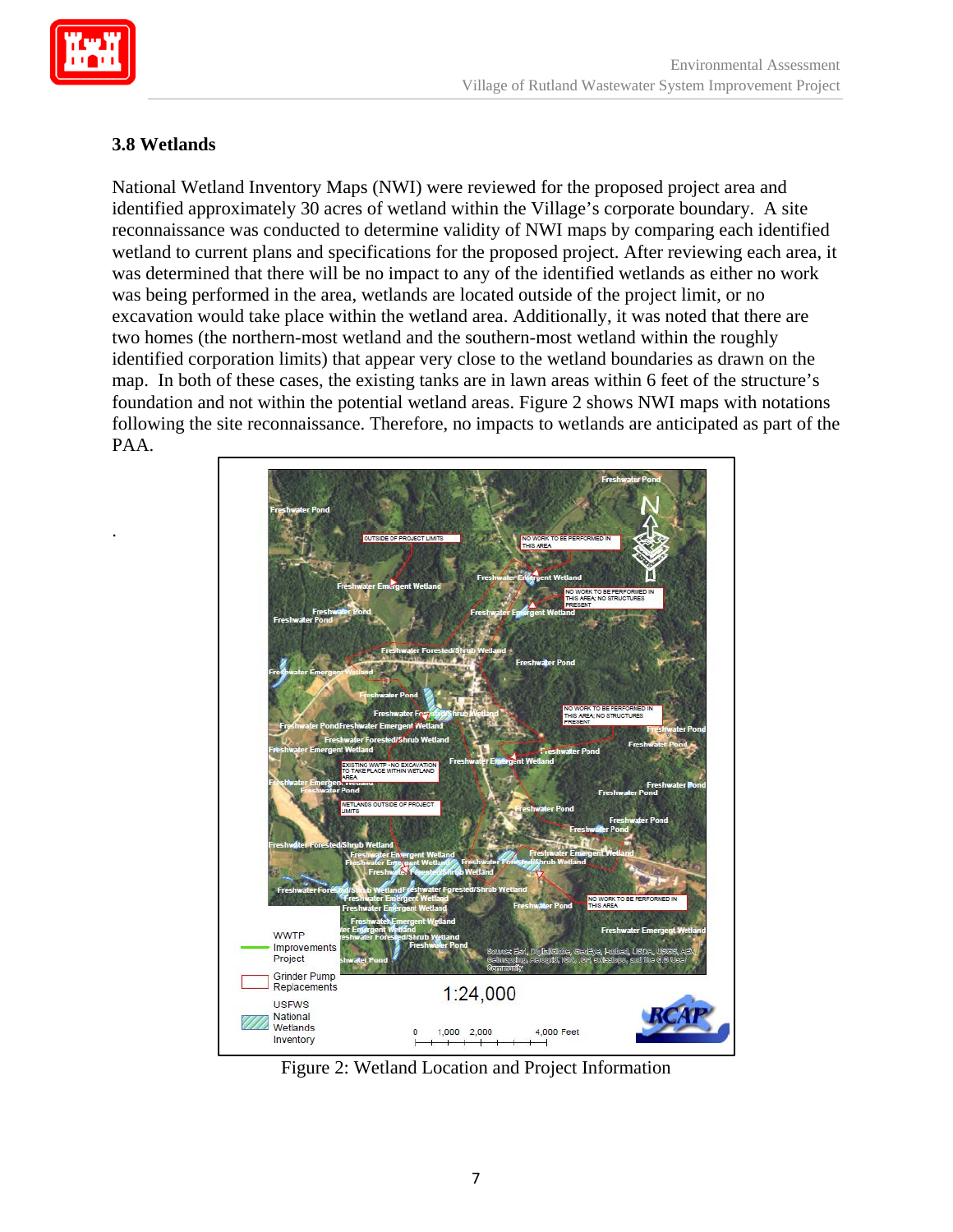

There are no impacts to wetlands anticipated as part of the NAA.

### **3.9 Wild and Scenic Rivers**

No designated State Wild or Scenic Rivers are present within the Project Area. Therefore, no impacts to these resources are anticipated as part of the PAA or NAA.

### **3.10 Hazardous, Toxic, and Radioactive Waste (HTRW)**

A Phase 1 HTRW Environmental Site Assessment was conducted for the Village of Rutland Waters System Improvement Project to identify environmental conditions and to identify the potential presence of HTRW contamination located in the project's construction work limits. Below are the following Phase 1 HTRW findings:

The Corps' HTRW staff determined the Phase 1 HTRW showed no evidence of recognized environmental contamination within the property and no further HTRW action is required. Therefore, no impacts to HTRW are anticipated with the PAA. A clearance memorandum was signed by Corps' HTRW staff February 16, 2018.

The NAA would not result in ground disturbing activities, and no evidence of environmental contamination is present within the property. Therefore, there are no HTRW impacts associated with the NAA.

#### **3.11 Cultural Resources**

Within a 1-mile radius of the proposed project area, there are 24 historic properties, two archeological sites, and one cemetery listed on the Ohio Historic Inventory. No new ground disturbances would occur as a result of the proposed project as the project only includes replacement of existing in-place infrastructure. Project elements would be confined to the replacement of the existing grinder pump stations with new STEP tanks and improvements at the WWTP.

A Preliminary Archeological Survey for the Village of Rutland Water System Improvements Project was conducted following coordination and recommendation by the Ohio State Historic Preservation Office (SHPO). Based on the review of survey results and associated correspondences with the SHPO, the Corps, Huntington District concurs with the Ohio SHPO's determination that this undertaking will have no adverse effect to properties listed in or eligible for listing in the National Register of Historic Places. In accordance with 36 CFR 800.4(d)(1)(i), the Huntington District has fulfilled its obligations under Section 106.

If unanticipated archaeological deposits or human remains are discovered during construction, all work near the location of the discovery shall cease and the Project Manager and Huntington District Archaeologist shall be contacted immediately. The Ohio State Police, the Meigs County Coroner, and SHPO must also be notified immediately if human remains are discovered.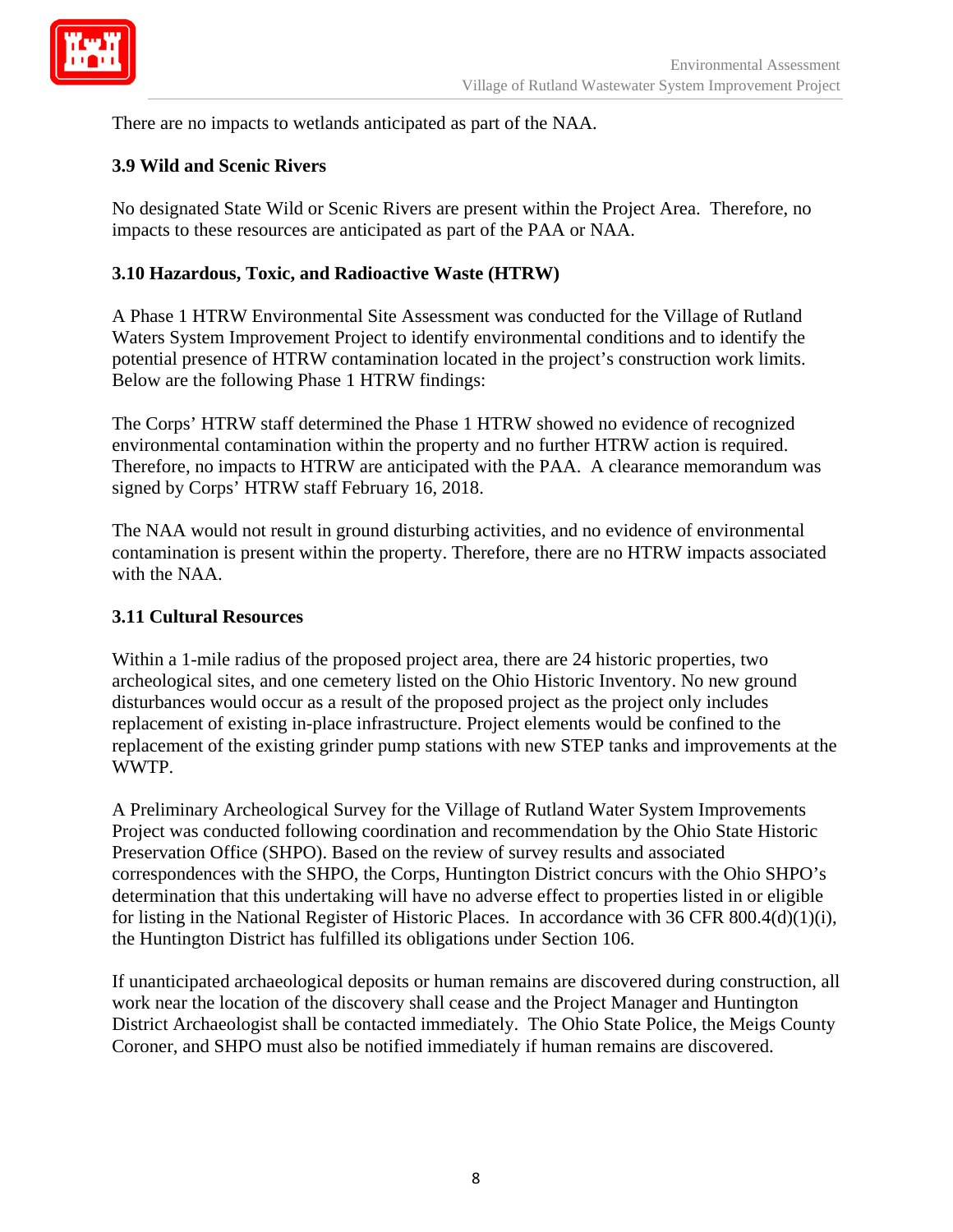

# **3.12 Threatened and Endangered Species**

According to the U.S. Fish and Wildlife Service (USFWS), the project area is within the range of the Indiana bat, Northern long-eared bat, Fanshell mussel, Pink mucket pearly mussel, Sheepnose mussel, Snuffbox mussel, and Running buffalo clover flowering plant. The proposed project would primarily occur in previously disturbed areas and no tree clearing would occur. Therefore, the Corps' Huntington District has determined that the proposed action would have no effect on the Indiana bat and Northern long-eared bat. In-water work would occur to stabilize the streambank adjacent to the WWTP. According to the April 2018 Ohio Mussel Survey Protocol, Little Leading Creek is an unlisted stream not identified in the protocol and Federally listed species are not expected. Therefore, the Corps' Huntington District has determined the proposed project would have no effect on endangered or threatened aquatic species. Furthermore, the proposed action would have no effect on endangered or threatened flowering plant species as work would occur in previously disturbed areas that do not fall within these species habitat requirements. The Huntington District coordinated with USFWS on the proposed action and effects determination. USFWS concurred with the Corps findings. No Section 7 consultation under the Endangered Species Act is required.

# **3.13 Air Quality**

According to the USEPA website, Meigs County is classified as "in attainment" (maintaining applicable standards) for all criteria pollutants. Emissions from construction equipment would occur during the construction period. Contractors would operate all equipment in accordance with local, state, and Federal regulations. The PAA is exempted by 40 CFR Part 93.153 from making a conformity determination, since estimated emissions from construction equipment would not be expected to exceed deminimis levels, direct emissions of a criteria pollutant, or its precursors. Any impacts would be short-term, localized, and would occur only during construction phase activities. Impacts to air quality under the PAA would be temporary during construction and minor.

No impacts to air quality are anticipated to occur as part of the NAA.

### **3.14 Noise**

Noise associated with the PAA would be limited to that generated during construction. The noise associated with construction would be short in duration and would only occur during daylight hours. Noise is measured as Day Night average noise levels (DNL) in "A-weighted" decibels that the human ear is most sensitive to (dBA). There are no Federal standards for allowable noise levels. According to the Department of Housing and Urban Development Guidelines, DNLs below 65 dBA are normally acceptable levels of exterior noise in residential areas. The Federal Aviation Administration (FAA) denotes a DNL above 65 dBA as the level of significant noise impact. Several other agencies, including the Federal Energy Regulatory Commission, use a DNL criterion of 55 dBA as the threshold for defining noise impacts in suburban and rural residential areas. According to Dr. Paul Schomer in his 2001 Whitepaper, while there are numerous thresholds for acceptable noise in residential areas, research suggests an area's current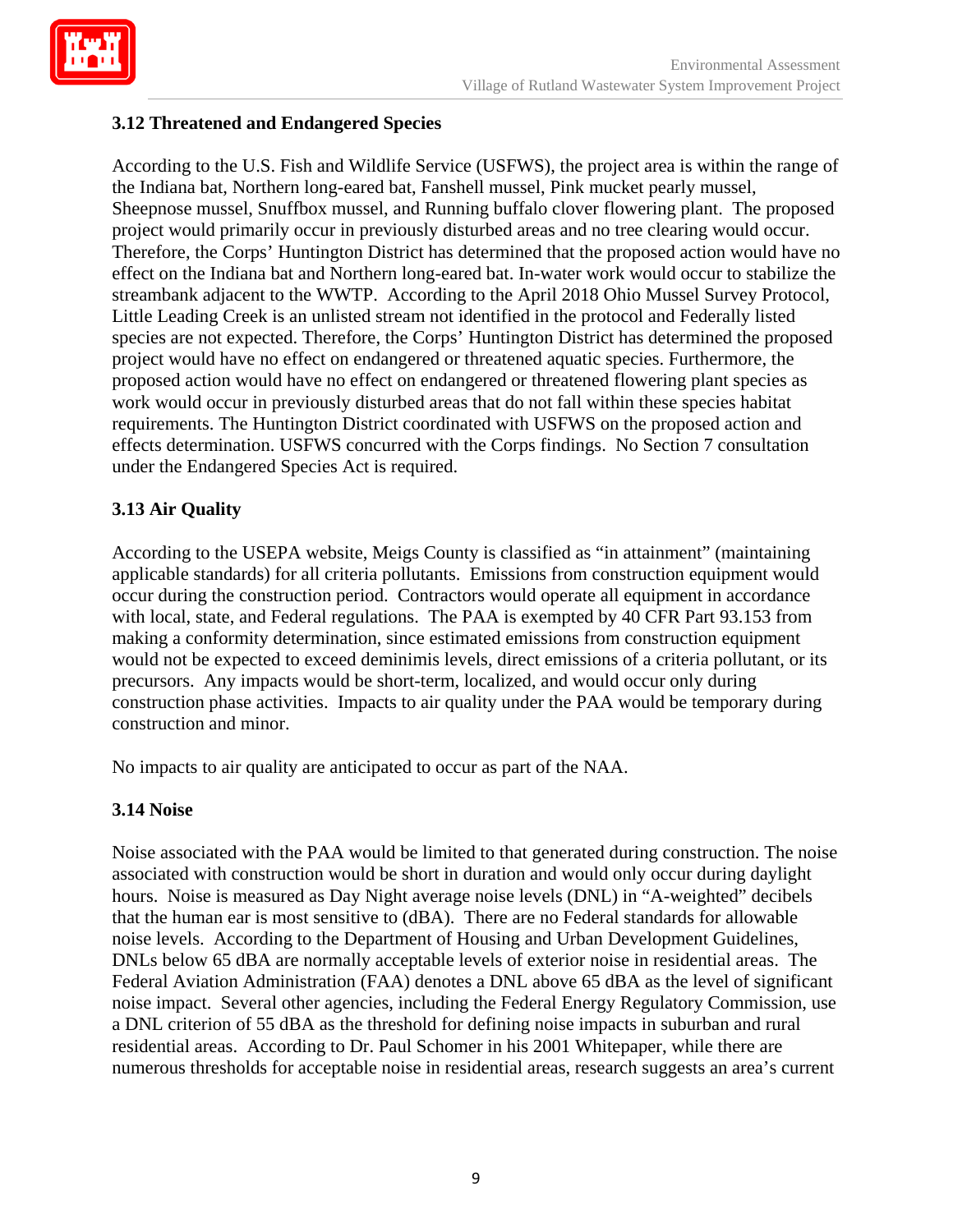

noise environment, which has experienced noise in the past, may reasonably expect to tolerate a level of noise about 5 dBA higher than the general guidelines. The Corps Safety and Health Requirements Manual provides criteria for temporary permissible noise exposure levels (see Table 3.1 below), for consideration of hearing protection or the need to administer sound reduction controls.

| Duration/day (hours) | Noise level (dBA) |
|----------------------|-------------------|
| 8                    | 90                |
| 6                    | 92                |
| 4                    | 95                |
| 3                    | 97                |
| ◠                    | 100               |
| 1.5                  | 102               |
|                      | 105               |

Construction noise would be similar to that of farm equipment and other small machinery used in the local area. A backhoe and end loader are examples of equipment that is likely to be used during construction. Each emits noise levels around 85 dBA at 45 feet. Construction equipment would be operated during daylight hours; therefore a reasonable exposure time of two hours would be expected during the time residents may be home during the day. Peak outdoor noise levels ranging from 78-90 dBA would occur during the time in which equipment is directly in front of or in proximity to homes and businesses (within 25-100 feet). A maximum noise exposure of approximately 98 dBA, for one hour could occur if equipment were within 10 feet of homes and business. The noise projections do not account for screening objects, such as trees, outbuildings or other objects that muffle and reduce the noise being emitted. The outdoor construction noise would be further muffled while residents are inside their homes. While the construction noise generated would be considered unacceptable according to HUD and FAA standards, these limited exposures and time intervals are still within allowable Corps safety levels. Further, they are similar to typical neighborhood noise generated by gas powered lawnmowers in the local area, which could range from 90-95 dBA at three feet and 70-75 dBA at 100 feet. Residents being exposed to these noise levels would occur if and/or when residents are home and outdoors.

Due to daytime construction and the short and limited duration of elevated noise levels associated with the PAA, impacts from the noise to local residences would be temporary and minor.

There would be no change in noise and thus no impact under the NAA.

### **3.15 Environmental Justice and Protection of Children**

Executive Order (E.O.) 12898 requires Federal actions to address environmental justice in minority populations and low-income populations. According to the U.S. Census Bureau, the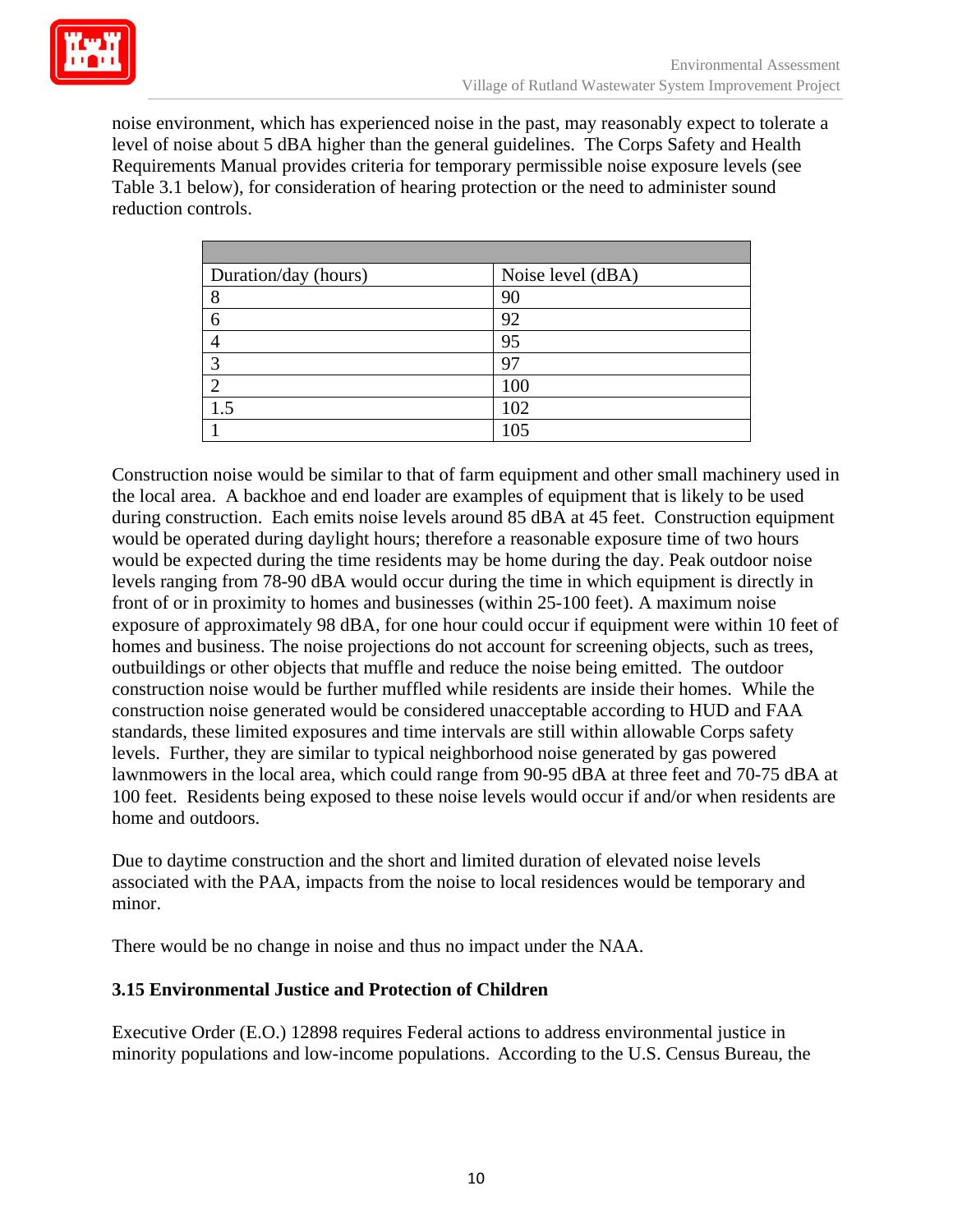

2017 population estimate for Meigs County was 23,080 and does not contain significant minority populations. The 2016 census indicates Meigs County is 97.3% white and has a median household income of \$39,640 compared with the median household income of \$50,674 for the State of Ohio. Individuals residing in the county below the poverty level is 21.1% compared to 14.6% statewide.

EO 13045 requires each Federal agency "to identify and assess environmental health risks and safety risks that may disproportionately affect children" and "ensure that its policies, programs, activities, and standards address disproportionate risks to children that result from environmental health risks or safety risks." This EO was prompted by the recognition that children, still undergoing physiological growth and development, are more sensitive to adverse environmental health and safety risks than adults. The potential for impacts on the health and safety of children is greater where projects are located near residential areas.

Service provided by the wastewater collection system improvements would serve residents who presently experience frequent overflow events during wet weather conditions, resulting in contaminant sources into surface water during these events. Implementation of the PAA would provide residents and children with a safe, reliable wastewater system, thereby improving the living environment for all residents. No homes or buildings would be impacted by the proposed project; therefore, the PAA meets the directive of EO 12898 and EO 13045 by avoiding any disproportionately high adverse human health or environmental effects on minority or low income populations or children.

No impacts to minority or low income populations or children are anticipated to occur from the NAA.

### **3.16 Aesthetics**

The project area is rural, primarily consisting of residential properties and small commercial properties. Temporary disturbance of the local aesthetics would be anticipated during construction of the wastewater system improvements; however after construction, the excavated sites would be restored to original conditions.

Neither the PAA nor NAA would significantly impact local aesthetics.

### **3.17 Transportation and Traffic**

The proposed project is served by State Route 124, a rural highway running west to east through the project area. New permanent traffic patterns would not occur as a result of this project. Construction of the PAA in and along existing road right-of-ways would involve some delays. It is not anticipated that any modifications to transportation routes would be necessary. Construction would be in compliance with standard traffic controls to minimize traffic disruptions and avoid public safety problems. Impacts anticipated to occur from the PAA would be minimal and temporary.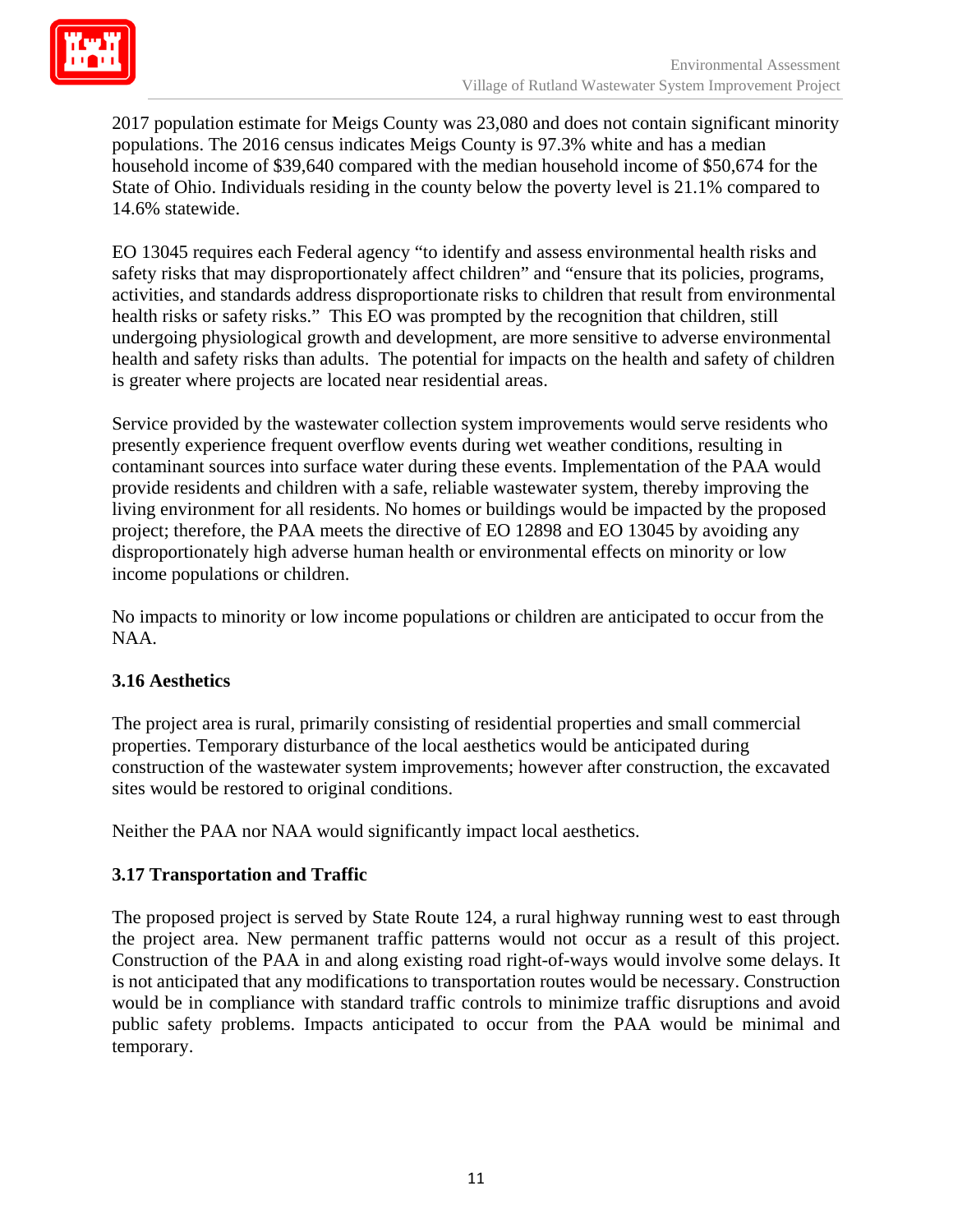

No impacts to transportation and traffic are anticipated to occur from the NAA.

### **3.18 Health and Safety**

The PAA has been designed to provide a safe, reliable wastewater system to the residents of the project area that are currently utilizing an aged system. The existing system experiences significant inflow and infiltration problems during wet weather events. Providing improvements to the wastewater system is necessary to reduce the inflow and infiltration problems. Therefore, the PAA is anticipated to have a long-term, beneficial impact on health and safety for the residents in the project area.

Under the NAA, residents would continue to experience inflow and infiltration problems, perpetuating health and safety concerns that could cause negative impacts on the community.

### **3.19 Cumulative Effects**

The Corps must consider the cumulative effects of the proposed project on the environment as stipulated by NEPA. Cumulative effects are "the impact on the environment which results from the incremental impact of the action when added to other past, present, and reasonably foreseeable future actions regardless of what agency (Federal or Non-Federal) or person undertakes such actions". Cumulative impacts can result from individually minor but collectively significant actions taking place over a period of time (40 CFR Part 1508.7 Council on Environmental Quality [CEQ] Regulations).

The cumulative effects analysis is based on the potential effects of the proposed project when added to similar impacts from other projects in the region. An inherent part of the cumulative effects analysis is the uncertainty surrounding actions that have not yet been fully developed. The CEQ regulations provide for the inclusion of uncertainties in the analysis and states that "when an agency is evaluating reasonably foreseeable significant adverse effects on the human environment...and there is incomplete or unavailable information, the agency shall always make clear that such information is lacking" (40 CFR 1502.22).

Temporal and geographical limits for this project must be established in order to frame the analysis. These limits can vary by the resources that are affected. The construction of a wastewater collection system improvement project would have minimal and insignificant negative impacts on the environment. Long-term, beneficial effects will result from the project and would include positive impacts to health and safety. The temporal limits for assessment of this impact would initiate in 1972 with the passage of the Clean Water Act and end 50 years after completion of this project. The geographical extent would be broadened to consider effects beyond the PAA. The geographical extent considered is the Leading Creek Watershed.

The Leading Creek Watershed is listed on Ohio's 2016 Section 303(d) list of impaired waters where it is rated as impaired for pH levels, habitat alternations, pathogens, salinity, total dissolved solids, chlorides, and siltation In the past, other villages and counties within the watershed have performed upgrades to existing wastewater collection systems. These past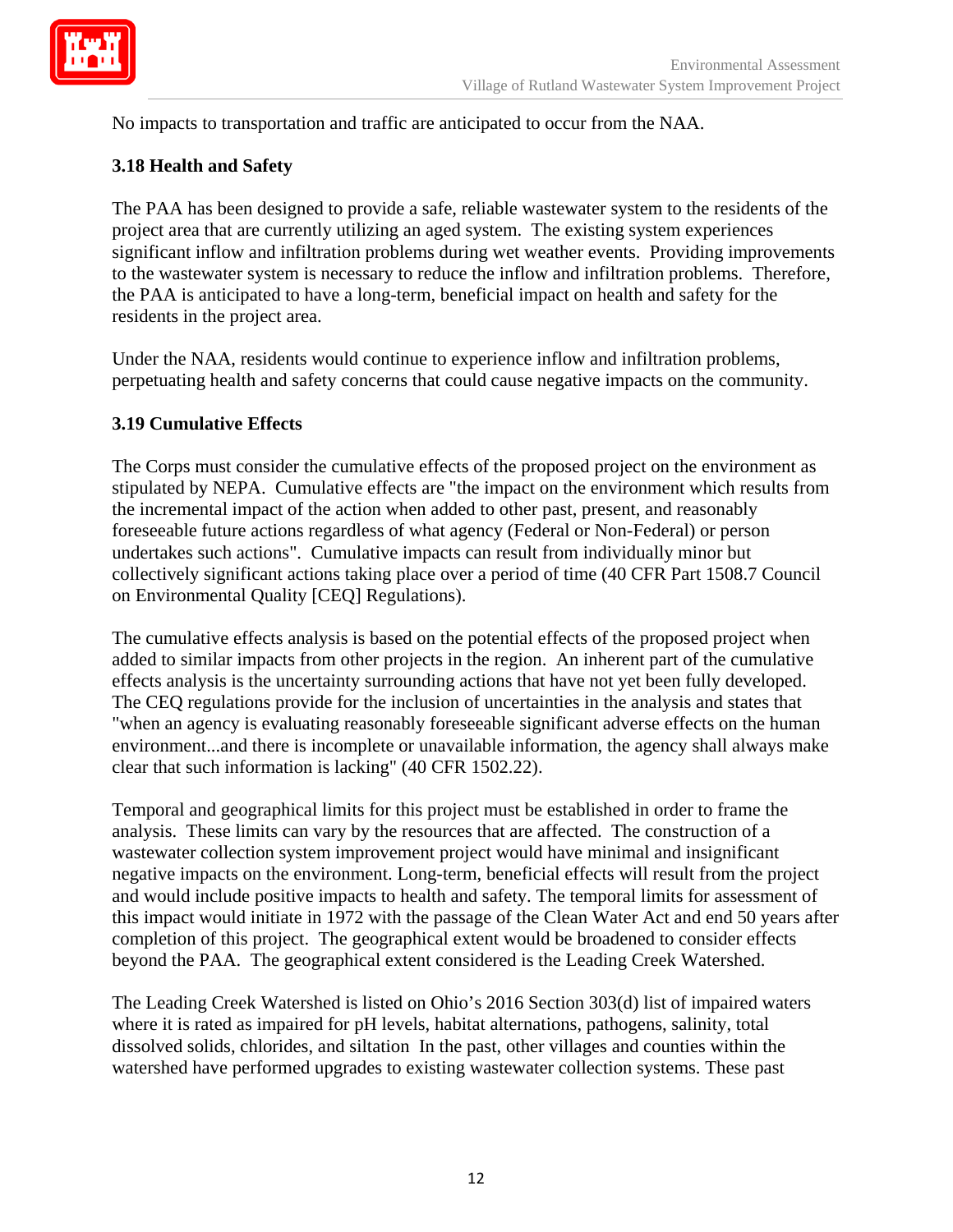

actions had similar temporary impacts but no significant adverse cumulative impact. Currently, the Leading Creek Watershed Group is promoting education and working to promote improvement of water quality within the watershed. The Meigs County Soil and Water Conservation District is currently working with state partners and volunteers to implement outreach, restoration projects, and monitoring efforts in the watershed. In the future, watershed programs may address water quality and conservation activities. Impairment of the Leading Creek Watershed is expected to continue but if proposed actions are implemented, a cleaner, healthier watershed would be promoted. Water quality standards and regulations are expected to remain as stringent in the future as they are today.

Section 4.0 documents the existing environment and potential environmental effects of the PAA and NAA with respect to existing conditions. The effects of the PAA, as discussed beforehand, are localized and minor. Past actions that may have resulted in similar effects may include wastewater system improvement actions. No reasonably foreseeable future actions that would have similar impacts as the proposed action were identified. In scoping cumulative effects issues, no resources were identified as having a potential to be significantly affected. Only minor and temporary adverse impacts to ecological resources would be sustained with the implementation of the PAA. These resources would be reestablished upon completion of construction.

The availability of Federal funds through programs, such as the 594 Program, to assist communities with installation and construction of water-related environmental infrastructure and resource protection and development projects in Ohio is an additional benefit to the area. The significance of this action on health, safety, and potable water quality would be positive. Given that the current program remains in place for the foreseeable future and the overall beneficial effect from implementation of the PAA, there is expected to be a positive, though small, cumulative effect on health and safety based on past, present, and reasonably foreseeable actions.

#### **4.0 Status of Environmental Compliance**

The PAA will be in full compliance with all local, state, and Federal statues as well as Executive Orders prior to the issuance of a FONSI. Compliance is documented below in Table 2.

| <b>Table 2 - Environmental Compliance Status</b>                |      |         |     |  |  |
|-----------------------------------------------------------------|------|---------|-----|--|--|
| <b>Statute/Executive Order</b>                                  | Full | Partial | N/A |  |  |
| National Environmental Policy Act (considered partial until the |      | X       |     |  |  |
| FONSI is signed)                                                |      |         |     |  |  |
| Fish and Wildlife Coordination Act                              |      | X       |     |  |  |
| <b>Endangered Species Act</b>                                   |      |         |     |  |  |
| Clean Water Act                                                 |      |         |     |  |  |
| Wild and Scenic Rivers Act                                      |      |         |     |  |  |
| Clean Air Act                                                   |      |         |     |  |  |
| National Historic Preservation Act                              |      |         |     |  |  |
| Archeological Resources Protection Act                          |      |         | N/A |  |  |
| Comprehensive, Environmental Response, Compensation and         |      |         |     |  |  |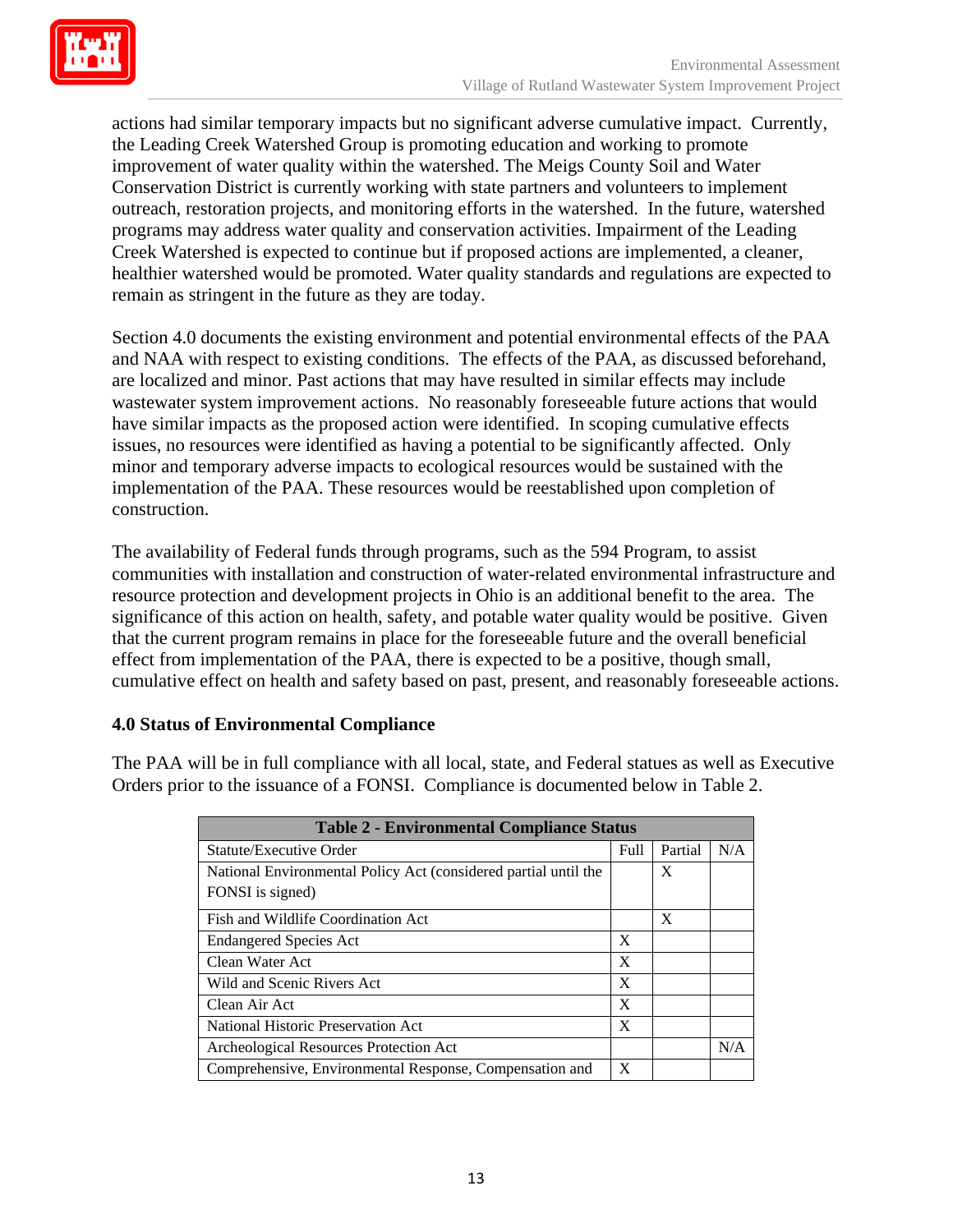

| <b>Table 2 - Environmental Compliance Status</b>        |   |   |  |  |
|---------------------------------------------------------|---|---|--|--|
| <b>Liability Act</b>                                    |   |   |  |  |
| Resource Conservation and Recovery Act                  | X |   |  |  |
| <b>Toxic Substances Control Act</b>                     | X |   |  |  |
| Quiet Communities Act                                   |   |   |  |  |
| <b>Farmland Protection Act</b>                          |   | X |  |  |
| Executive Order 11988 Floodplain Management             | X |   |  |  |
| Executive Order 11990 Protection of Wetlands            |   |   |  |  |
| Executive Order 12898 Environmental Justice in Minority |   |   |  |  |
| Populations and Low-Income Populations                  |   |   |  |  |
| Executive Order 13045 Protection of Children            | X |   |  |  |

\* All partial statuses will be in full compliance prior to issuance of a FONSI

\* Anticipated FONSI signature to occur after public review

## **5.0 REQUIRED COORDINATION**

### **5.1 Agencies Contacted**

Direct coordination with the Ohio Department of Natural Resources and SHPO was completed prior to publication of the EA. Agency correspondence is included in Appendix B.

#### **5.2 Public Review and Comments**

The EA and FONSI will be made available for public review and comment for a period of 30 days, as required under NEPA. A Notice of Availability will be published in the local newspaper, Pomeroy Daily Sentinel, advising the public of this document's availability for review and comment. A copy of the EA will also be placed in the Meigs County District Public Library and made available on-line at *http://www.lrh.Corps.army.mil/Missions/PublicReview.aspx.* The mailing list for the EA is located in Appendix C.

#### **6.0 CONCLUSION**

The Meigs County Commissioners are proposing to improve an existing wastewater collection system. Currently, the collection system suffers from significant inflow and infiltration problems during wet weather events. By improving the wastewater collection system, inflow and infiltration events would be reduced and the proposed project would assist with bringing the Village into compliance with the Ohio EPA as the Village is currently running the WWTP on an expired NPDES permit. The proposed project is anticipated to have long-term, beneficial impacts on health and safety for residents. No significant adverse impacts have been identified as a result of implementation of the proposed improvements project.

The majority of construction would take place on previously disturbed land. Positive health and safety impacts would be realized immediately with project implementation. Effects associated with construction would be minor. BMPs would be implemented during construction to